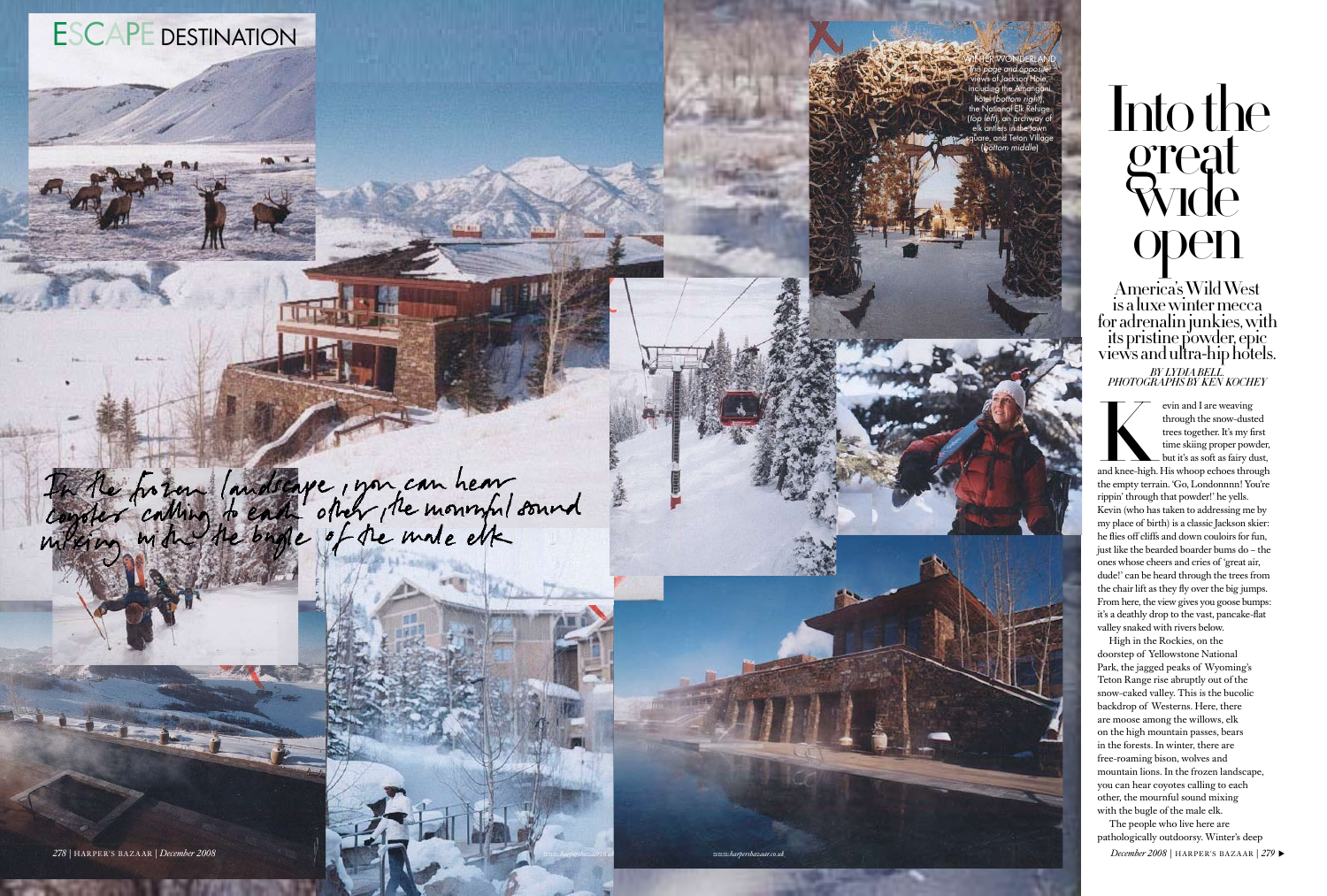## ESCAPE DESTINATION

snows mean that if they're not skiing or boarding, they're snowshoeing, mushing a dog sled or ice-skating. In summer, they join the hikers, bikers, kayakers and fishermen at nearby Yellowstone.

Jackson Hole Mountain Resort perches on the eastern face of one of the saw-toothed Teton peaks. It has gained a cult following thanks to its pristine snow (400 inches every season) and 1,200 hectares of back country that, in European-speak, is off-piste heaven – only about half of the runs are 'groomers'. This season, a 4,139-foot aerial tramway will give powder enthusiasts even more options.

Jackson Hole claims to cater for skiers of all abilities – but the harsh truth is that if you are even remotely lily-livered, these slopes may leave you breathless with anxiety. Their names alone are enough to make the pulse quicken: Break Neck, Meet Your Maker, Once is Enough, Paradise Lost. I persuade Kevin to stick to the more homely-sounding Elk Alley, Dick's Ditch, Beaver Tooth and Buffalo Bowl.

Adrenalin rules out here. The Steep and Deep camp, which offers instruction on how to master the back country (motto: 'To be the best, you have to ski the best'), is packed out. During après at the Mangy Moose Restaurant and Saloon – where said stuffed beast presides over copious mountain paraphernalia – gnarly ski types, some in cowboy hats, regale newcomers with tales of perilous patrolling missions and near-death experiences in hair-thin gullies. The most mythologised run is Corbet's Couloir, which can only be accessed by a 10- to 20-foot jump over a cornice. If you survive this, you are eligible for a free drink at the Moose.

It is not surprising, then, that in this environment, men outnumber women. Gondolas are packed full of powder boys from across the States, and guides have their hometown and state stitched on to their breast pocket. Many complain about the uneven gender ratio. 'I don't come here for the women,' Kevin tells me, 'but if I was a gay dude, I'd be freakin' happy. Down in the Million Dollar Cowboy Bar there are 50 men to four women, and two of them will have beards.' It's a little unfair of Kevin; there are cute powder girls here too, just not enough of them.

Most people here are solely obsessed with snow sports, so anyone expecting the social scene of the Colorado resorts will be disappointed. But old wealth runs deep in this valley. Despite the Wild West's

unpretentious, warm character, Jackson

is monied and bourgeois, a Democrat haven surrounded by otherwise Republican Wyomingites, where the Clintons like to linger on Presidential campaigns. Local 'ranchers' include Dick Cheney and Harrison Ford, and the town and its resort are truffled with top-notch restaurants and sushi bars, luxe spas and cocooning hotels. A-listers such as Uma Thurman, Sandra Bullock and Russell Crowe are regulars, but are generally ignored; Jackson is all about giving people their freedoms – this is the West, after all.

About 7,000 years ago, Native Indians used this valley for hunting, gathering and fishing. Fur trappers, traders and mountain men joined them in the 1800s, followed by cattle ranchers attracted by the rich grazing. After the ranchers came the holidaying landed gentry, the Rockefellers among them, seduced by tales of Yellowstone's beauty. These days, second-homers are still attracted, not least by the lack of state income tax and the good-life mentality. Off the road between Teton Village – where the ski slopes are – and Jackson, there are vast, log-built homes with interiors that would make Ralph Lauren blanch with envy. On the slopes, smart hotels, like the ski-in, ski-out alpine convenience palace that is the Four Seasons Resort Jackson Hole, the eco-chic new Hotel Terra, and the modern country-club-style Snake River Lodge & Spa, attest to the destination's move into the mainstream. On the plus side for the Jackson old school, the area's location in a national park means that its awesome natural beauty remains intact. Amangani, a supermodel among hotels, hidden away in its own secret valley en route to the slopes, offers spectacular views of this pristine landscape. In the early evening, the white world turns bluey-pink, and the stark mountain peaks pierce the sunset. The perfect vantage point is in the hotel's chic lounge, an almost melancholy exercise in alpine minimalist beauty, with vast sandstone columns and roaring fires; or beside the toasty outdoor pool, which billows steam into the freezing air.

The homely-chic boutique hotels of Jackson, with its wooden boardwalks and saloon bars, offer a cosier Western ambience. At some of the good-ol'-boy haunts, like the Million Dollar Cowboy Bar, or the Stagecoach, you'll see people dancing the Texas two-step, and any female with a pulse will not leave un-chatted-up. The spit-and-sawdust feel